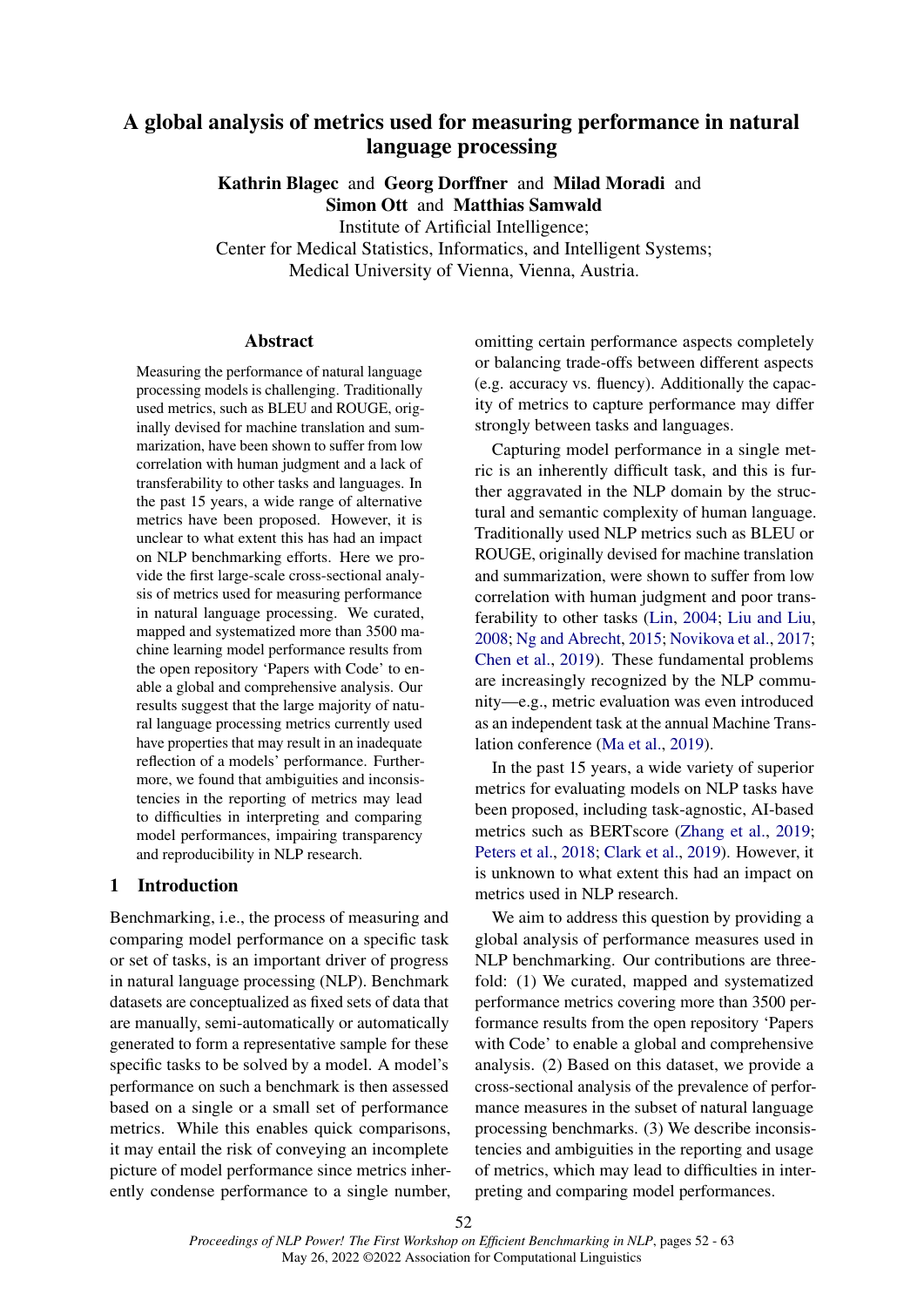## 2 Methods

# 2.1 Dataset

Our analyses are based on data available from Papers with Code (PWC), a large, web-based open platform that collects Machine learning papers and summarizes evaluation results on benchmark datasets. PWC is built on automatically extracted data from arXiv submissions and manual crowdsourced annotation.

The Intelligence Task Ontology (ITO) aims to provide a comprehensive map of artificial intelligence tasks using a richly structured hierarchy of processes, algorithms, data and performance metrics.[1](#page-1-0) ITO is based on data from PWC and the EDAM ontology  $2$ . The development process of ITO is detailed in [\(Blagec et al.,](#page-7-5) [2021\)](#page-7-5). We built on ITO for further curation and on of a hierarchical mapping of the raw performance metric data from PWC.

## 2.2 Hierarchical mapping and further curation of metric names

The raw dataset exported from PWC contained a total number of 812 different strings representing metric names that appeared as distinct data property instances in ITO. These metric names were used by human annotators on the PWC platform to add results for a given model to the evaluation table of the relevant benchmark dataset's leaderboard on PWC. This list of raw metrics in the PWC database was manually curated into a canonical hierarchy by our team. This entailed some complexities and required extensive manual curation which was conducted based on the mapping proceduce described below.

In many cases, the same metric was reported under multiple different synonyms and abbreviations. Furthermore, many results were reported in specialized sub-variants of established metrics. For each metric a canonical property denoting its general form (e.g., 'BLEU score') was created, and synonyms and sub-variants were mapped to it. For example, the reported performance metrics 'BLEU-1', 'BLEU-2' and 'B-3' were made sub-metrics of 'BLEU score'. Throughout the paper, we will refer to canonical properties and mapped metrics as 'top-level metrics' and 'sub-metrics', respectively.

In case a library that implemented a metric was used as the metric name (e.g., SacreBLEU, which is a reference implementation of the BLEU score available as a Python package), this property was made sub-metric of the more general metric name, in this case 'BLEU score'.

271 entries from the original list could not be assigned a metric and were subsumed under a separate category 'Undetermined'. After this extensive manual curation, the resulting list covered by our dataset could be reduced from 812 to 187 distinct performance metrics. Where possible, we used the respective preferred Wikipedia article titles as canonical names for the metrics. For an excerpt of the resulting property hierarchy, see Figure [A.1](#page-9-0) in Appendix [A.](#page-8-4)

#### 2.3 Grouping of top-level metrics

Top-level metrics were further grouped into categories based on the task type they are usually applied to: Classification, Computer vision, Natural language processing, Regression, Game playing, Ranking, Clustering and 'Other'. We limited our main analysis to the category 'Natural language processing', which only contains metrics that are specific to NLP, such as ROUGE, BLEU or ME-TEOR. We provide additional statistics on general classification metrics, such as Accuracy or F1 score that are also often used in NLP benchmarks but are not specific to NLP tasks in Table [B.1](#page-10-0) in Appendix [B.](#page-8-5)

## 2.4 Analysis

Analyses were performed based on the ITO release of 13.7.2020. Raw statistics were generated based on the ITO ontology using SPARQL queries and further processed and analyzed using Jupyter Notebooks and the Python 'pandas' library. Data, code and notebooks to generate these statistics are available on Github (see section 'Data and code availability').

## 3 Results

#### 3.1 Data basis

32,209 benchmark results across 2,298 distinct benchmark datasets reported in a total number of 3,867 papers were included in this analysis. Included papers consist of papers in the PWC database that were annotated with at least one performance metric as of July 2020. A single paper can thus contribute results to more than one benchmark and to one or more performance metrics.

<span id="page-1-0"></span><sup>1</sup> https://github.com/OpenBioLink/ITO

<span id="page-1-1"></span><sup>&</sup>lt;sup>2</sup>http://edamontology.org/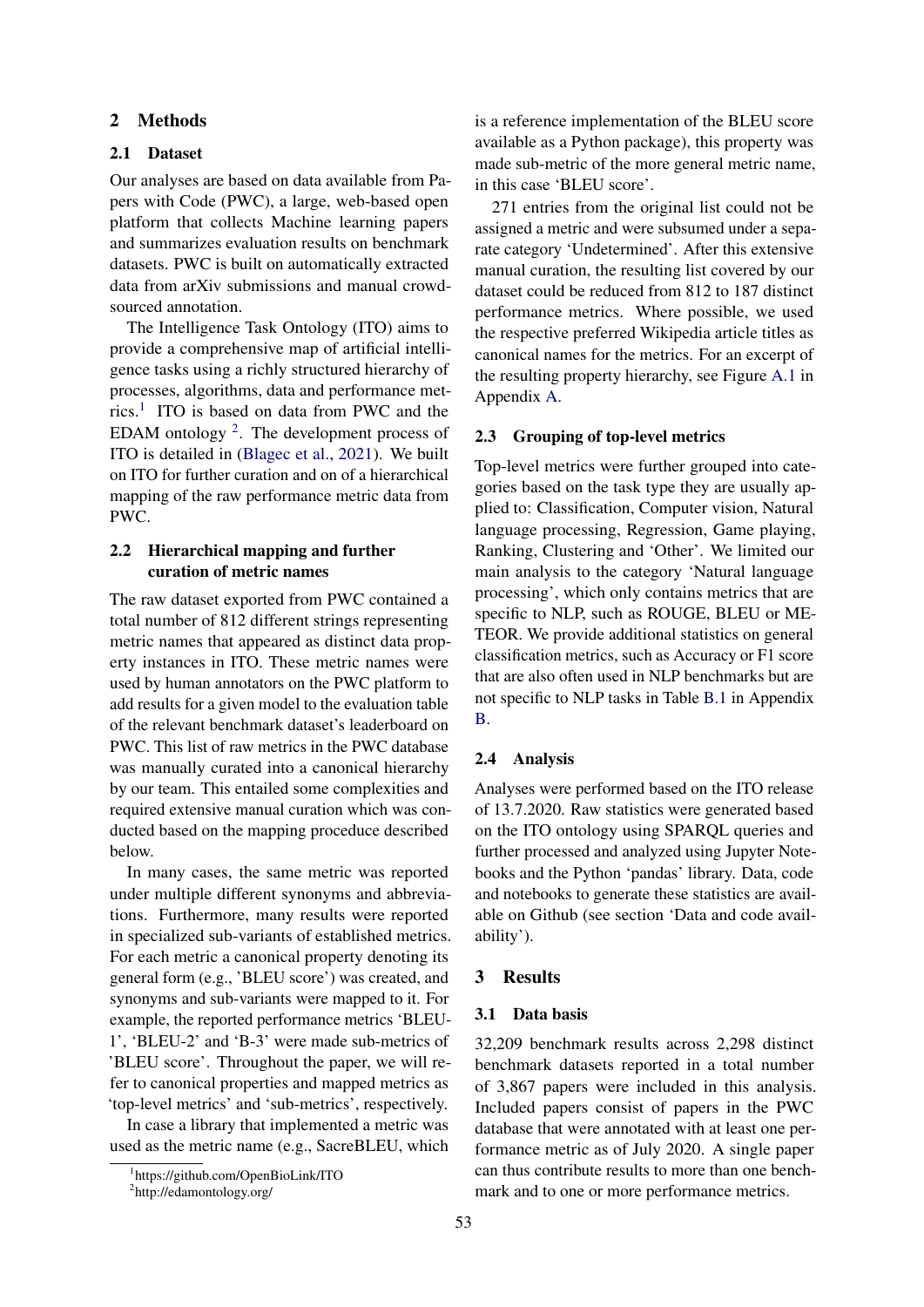<span id="page-2-0"></span>

|                              | Total dataset NLP subset |           |
|------------------------------|--------------------------|-----------|
| Number of benchmark datasets | 2.298                    | 491       |
| Number of benchmark results  | 32.209                   | 4.812     |
| Time span covered            | 2000-2020                | 2000-2020 |

Table 1: General descriptives of the analyzed dataset (as of July 2020).

The publication period of the analyzed papers covers twenty years, from 2000 until 2020, with the majority having been published in the past ten years (see Figure [B.2](#page-10-1) in Appendix [B\)](#page-8-5).

The subset of NLP benchmark datasets considered in our analysis included 4,812 benchmark results across 491 benchmark datasets (see Table [1\)](#page-2-0).

# 3.2 Which performance metrics are most frequently reported in NLP benchmarking?

Table [2](#page-3-0) lists the top 10 most frequently reported performance metrics. Considering submetrics, ROUGE-1, ROUGE-2 and ROUGE-L were the most commonly annotated ROUGE variants, and BLEU-4 and BLEU-1 were the most frequently annotated BLEU variants. For a large fraction of BLEU and ROUGE annotations, the subvariant was not specified in the annotation.

The BLEU score was used across a wide range of NLP benchmark tasks, such as machine translation, question answering, summarization and text generation. ROUGE metrics were mostly used for text generation, video captioning and summarization tasks while METEOR was mainly used for image and video captioning, text generation and question answering tasks.

# 3.3 Are metrics reported together with other metrics or do they stand alone?

The BLEU score was reported without any other metrics in 80.2% of the cases, whereas the ROUGE metrics more often appeared together with other metrics and stood alone in only nine out of 24 occurrences. METEOR was, in all cases, reported together with at least one other metric. Figure [B.1](#page-9-1) in Appendix [B](#page-8-5) shows the co-occurrence matrix for the top 10 most frequently used NLP-specific metrics. BLEU was most often reported together with the ROUGE metrics (n=12) and METEOR (n=12). ROUGE likewise frequently appeared together with METEOR (n=10). We additionally provide statistics on the number of distinct metrics

per benchmark for the total dataset in Figure [B.3](#page-11-0) in Appendix [B.](#page-8-5)

## 3.4 Inconsistencies and ambiguities in the reporting of performance metrics

During the mapping process it became evident that performance metrics are often reported in an inconsistent or ambiguous manner. One example for this are the ROUGE metrics, which have originally been proposed in different variants (e.g., ROUGE-1, ROUGE-L) but are often simply referred to as 'ROUGE'. Furthermore, ROUGE metrics have originally been proposed in a 'recall' and 'precision' sub-variant, such as 'ROUGE-1 precision' and 'ROUGE-1 recall'. Further, the harmonic mean between these two scores (ROUGE-1 F1 score) can be calculated. However, results are often reported as, e.g., 'ROUGE-1' without specifying the variant, which may lead to ambiguities when comparing results between different publications.

### 4 Discussion

NLP covers a wide range of different tasks and thus shows a large diversity of utilized metrics. We limited our analysis to more complex NLP tasks beyond simple classification, such as machine translation, question answering, and summarization. Metrics designed for these tasks generally aim to assess the similarity between a machine-generated text and a reference text or set of reference texts that are human-generated.

We found that, despite their known shortcomings, the BLEU score and ROUGE metrics continue to be the most frequently used metrics for such tasks.

Several weaknesses of BLEU have been pointed out by the research community, such as its sole focus on n-gram precision without considering recall and its reliance on exact n-gram matchings. Zhang et al. have discussed properties of the BLEU score and NIST, a variant of the BLEU score that gives more weight to rarer n-grams than to more frequent ones, and came to the conclusion that neither of the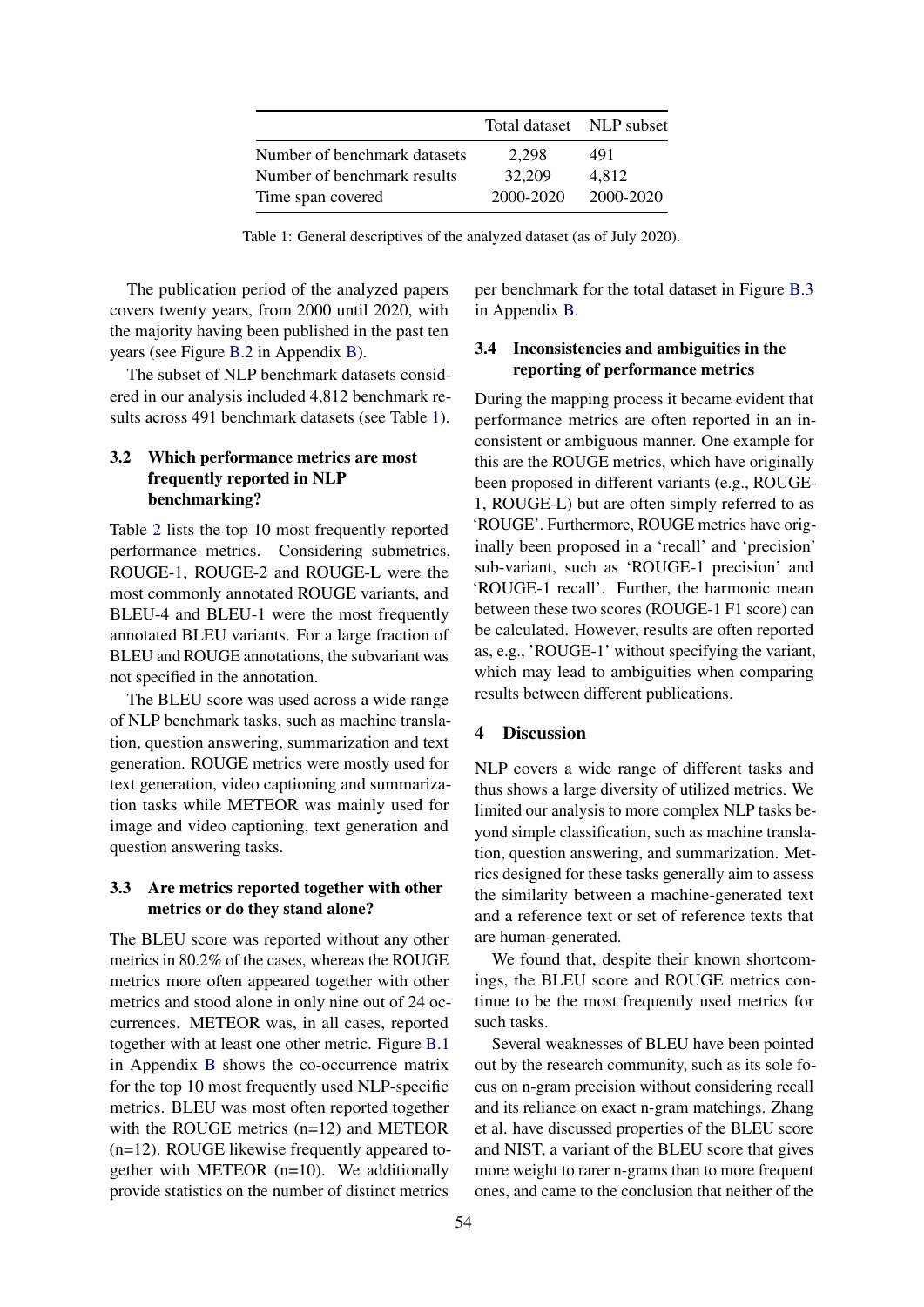<span id="page-3-0"></span>

| Performance metric         | Number of benchmark datasets | Percent |
|----------------------------|------------------------------|---------|
| <b>BLEU</b> score          | 300                          | 61.1    |
| <b>ROUGE</b> metric        | 114                          | 23.2    |
| Perplexity                 | 48                           | 9.8     |
| <b>METEOR</b>              | 39                           | 7.9     |
| Word error rate            | 36                           | 7.3     |
| Exact match                | 33                           | 6.7     |
| <b>CIDE</b> r              | 24                           | 4.9     |
| Unlabeled attachment score | 18                           | 3.7     |
| Labeled attachment score   | 15                           | 3.1     |
| Bit per character          | 12                           | 2.4     |

Table 2: Top 10 reported NLP metrics and percent of NLP benchmark datasets (n=491) that use the respective metric. BLEU: Bilingual Evaluation Understudy, CIDEr: Consensus-based Image Description Evaluation, ROUGE: Recall-Oriented Understudy for Gisting Evaluation, METEOR: Metric for Evaluation of Translation with Explicit ORdering.

two metrics necessarily show high correlation with human judgments of machine translation quality [\(Doddington,](#page-7-6) [2002;](#page-7-6) [Zhang et al.,](#page-8-6) [2004\)](#page-8-6).

The ROUGE (Recall-Oriented Understudy for Gisting Evaluation) metrics family was the second most used NLP-specific metric in our dataset after the BLEU score. While originally proposed for summarization tasks, a subset of the ROUGE metrics (i.e., ROUGE-L, ROUGE-W and ROUGE-S) has also been shown to perform well in machine translation evaluation tasks [\(Lin,](#page-7-0) [2004;](#page-7-0) [Och,](#page-8-7) [2004\)](#page-8-7). However, the ROUGE metrics set has also been shown to not adequately cover multi-document summarization, tasks that rely on extensive paraphrasing, such as abstractive summarization, and extractive summarization of multi-logue text types (i.e., transcripts with many different speakers), such as meeting transcripts [\(Lin,](#page-7-0) [2004;](#page-7-0) [Liu and Liu,](#page-7-1) [2008;](#page-7-1) [Ng and Abrecht,](#page-8-0) [2015\)](#page-8-0). Several new variants have been proposed in recent years, which make use of the incorporation of word embeddings (ROUGE-WE), graph-based approaches (ROUGE-G), or the extension with additional lexical features (ROUGE 2.0) [\(Ng and Abrecht,](#page-8-0) [2015;](#page-8-0) [ShafieiBa](#page-8-8)[vani et al.,](#page-8-8) [2018;](#page-8-8) [Ganesan,](#page-7-7) [2018\)](#page-7-7). ROUGE-1, ROUGE-2 and ROUGE-L were the most common ROUGE metrics in our analyzed dataset, while newer proposed ROUGE variants were not represented.

METEOR (Metric for Evaluation of Translation with Explicit Ordering) was proposed in 2005 to address weaknesses of previous metrics [\(Banerjee](#page-6-0) [and Lavie,](#page-6-0) [2005\)](#page-6-0). METEOR is an F-measure derived metric that has repeatedly been shown to yield

higher correlation with human judgment across several tasks as compared to BLEU and NIST [\(Lavie](#page-7-8) [et al.,](#page-7-8) [2004;](#page-7-8) [Graham et al.,](#page-7-9) [2015;](#page-7-9) [Chen et al.,](#page-7-2) [2019\)](#page-7-2). Matchings are scored based on their unigram precision, unigram recall (given higher weight than precision), and a comparison of the word ordering of the translation compared to the reference text. This is in contrast to the BLEU score, which does not take into account n-gram recall. Furthermore, while BLEU only considers exact word matches in its scoring, METEOR also takes into account words that are morphologically related or synonymous to each other by using stemming, lexical resources and a paraphrase table. Additionally, ME-TEOR was designed to provide informative scores at sentence-level and not only at corpus-level. An adapted version of METEOR, called METEOR++ 2.0, was proposed in 2019 [\(Guo and Hu,](#page-7-10) [2019\)](#page-7-10). This variant extends METEOR's paraphrasing table with a large external paraphrase database and has been shown to correlate better with human judgement across many machine translation tasks.

Compared to BLEU and ROUGE, METEOR was rarely used as a performance metric (8%) across the NLP benchmark datasets included in our dataset.

The GLEU score was proposed as an evaluation metric for NLP applications, such as machine translation, summarization and natural language generation, in 2007 [\(Mutton et al.,](#page-8-9) [2007\)](#page-8-9). It is a Support Vector Machine-based metric that uses a combination of individual parser-derived metrics as features. GLEU aims to assess how well the generated text conforms to 'normal' use of human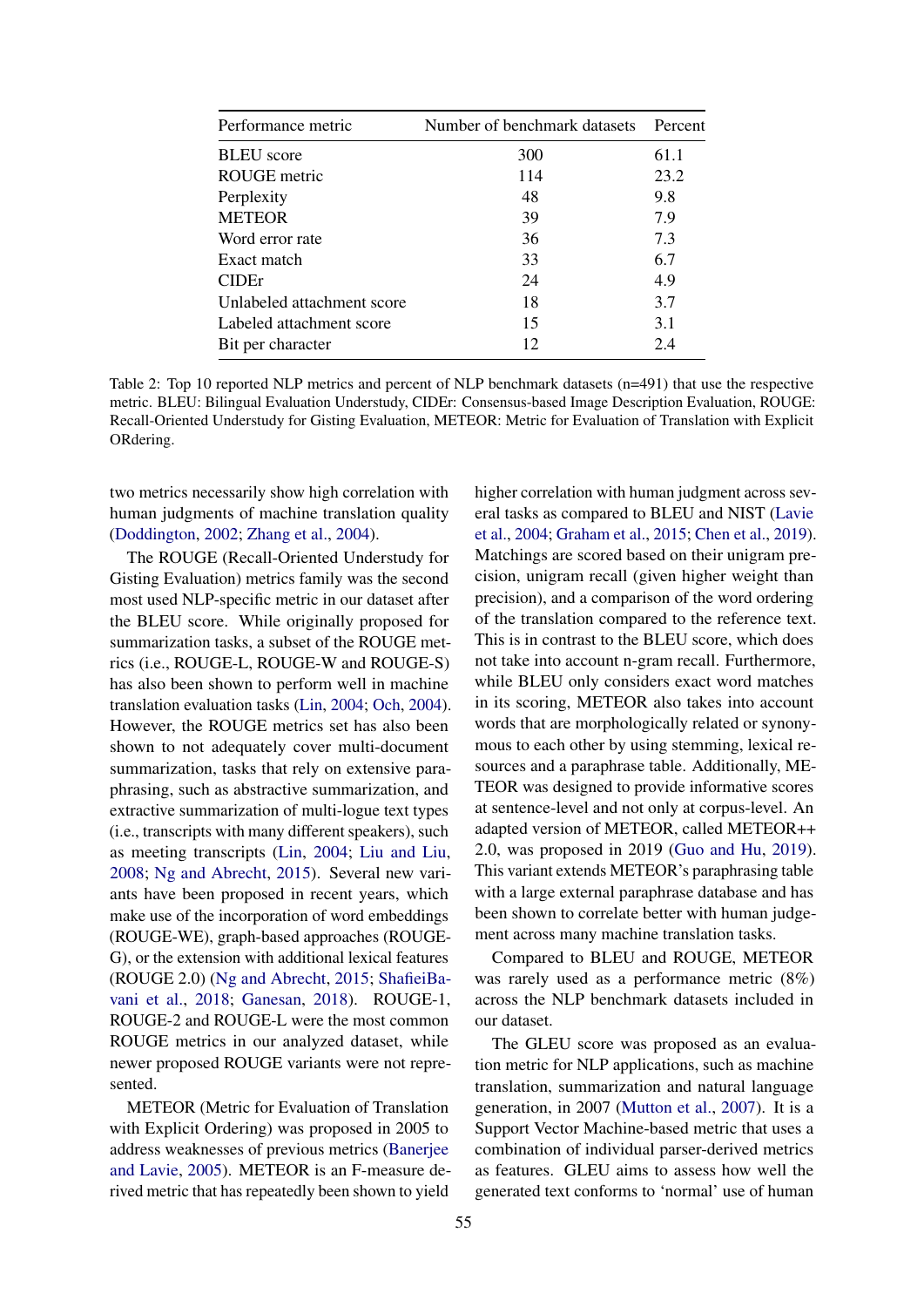<span id="page-4-0"></span>

Figure 1: Timeline of the introduction of NLP metrics and their original application. SMS: Sentence Mover's Similarity.

language, i.e., its 'fluency'. This is in contrast to other commonly used metrics that focus on how well a generated text reflects a reference text or vice versa. GLEU was reported only in 1.8% of NLP benchmark datasets.

Additional alternative metrics that have been proposed by the NLP research community but do not appear as performance metrics in the analyzed dataset include Translation error rate (TER), TER-Plus, "Length Penalty, Precision, n-gram Position difference Penalty and Recall" (LEPOR), Sentence Mover's Similarity, and BERTScore. Figure [1](#page-4-0) depicts the timeline of introduction of NLP metrics and their original application.

TER was proposed as a metric for evaluating machine translation quality. TER measures quality by the number of edits that are needed to change the machine-generated text into the reference text(s), with lower TER scores indicating higher translation quality [\(Snover et al.,](#page-8-10) [2006\)](#page-8-10). TER considers five edit operations to change the output into the reference text: Matches, insertions, deletions, substitutions and shifts. An adaptation of TER, TER-Plus, was proposed in 2009. Ter-Plus extends TER with three additional edit operations, i.e., stem matches, synonym matches and phrase substitution [\(Snover et al.,](#page-8-11) [2009\)](#page-8-11). TER-Plus was shown to have higher correlations with human judgements in machine translation tasks than BLEU, METEOR and TERp [\(Snover et al.,](#page-8-11) [2009\)](#page-8-11). LEPOR and its variants hLEPOR and nLEPOR were proposed as a language-independent model that aims to address the issue that several previous metrics tend to perform worse on languages other than those it was originally designed for. It has been shown to yield

higher correlations with human judgement than METEOR, BLEU, or TER [\(Han et al.,](#page-7-11) [2012\)](#page-7-11).

Sentence Mover's Similarity (SMS) is a metric based on ELMo word embeddings and Earth mover's distance, which measures the minimum cost of turning a set of machine generated sentences into a reference text's sentences [\(Peters et al.,](#page-8-3) [2018;](#page-8-3) [Clark et al.,](#page-7-4) [2019\)](#page-7-4). It was proposed in 2019 and was shown to yield better results as compared to ROUGE-L in terms of correlation with human judgment in summarization tasks.

BERTScore was proposed as a task-agnostic performance metric in 2019 [\(Zhang et al.,](#page-8-2) [2019\)](#page-8-2). It computes the similarity of two sentences based on the sum of cosine similarities between their token's contextual embeddings (BERT), and optionally weighs them by inverse document frequency scores [\(Devlin et al.,](#page-7-12) [2018\)](#page-7-12). BERTScore was shown to outperform established metrics, such as BLEU, ME-TEOR and ROUGE-L in machine translation and image captioning tasks. It was also more robust than other metrics when applied to an adversarial paraphrase detection task. However, the authors also state that BERTScore's configuration should be adapted to task-specific needs since no single configuration consistently outperforms all others across tasks.

Difficulties associated with automatic evaluation of machine generated texts include poor correlation with human judgement, language bias (i.e., the metric shows better correlation with human judgment for certain languages than others), and worse suitability for language generation tasks other than the one it was proposed for [\(Novikova et al.,](#page-8-1) [2017\)](#page-8-1). In fact, most NLP metrics have originally been con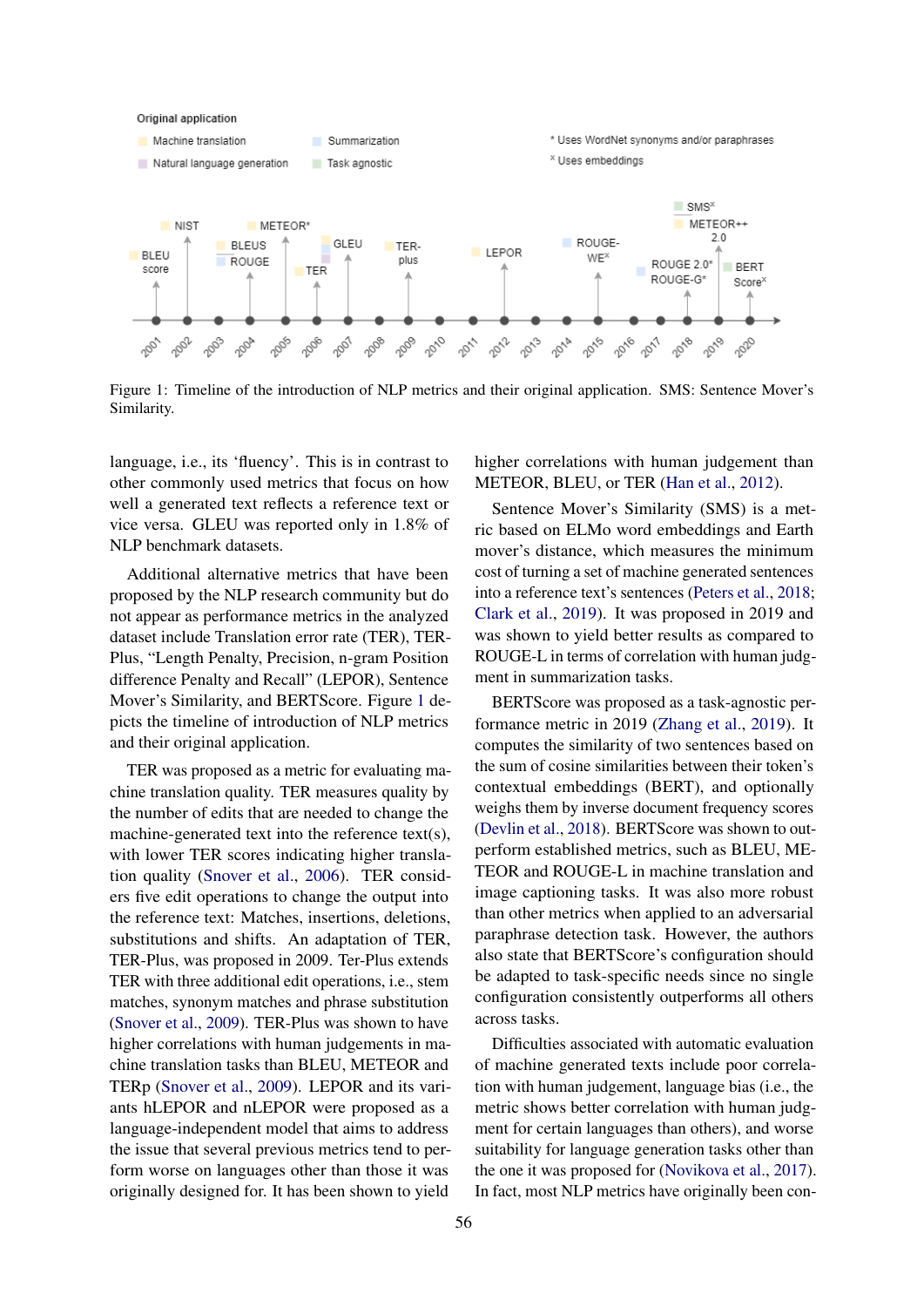ceptualized for a very specific application, such as BLEU and METEOR for machine translation, or ROUGE for the evaluation of machine generated text summaries, but have since then been introduced as metrics for several other NLP tasks, such as question-answering, where all three of the above mentioned scores are regularly used. Non-transferability to other tasks has recently been shown by Chen et al. who have compared several metrics (i.e., ROUGE-L, METEOR, BERTScore, BLEU-1, BLEU-4, Conditional BERTScore and Sentence Mover's Similarity) for evaluating generative Question-Answering (QA) tasks based on three QA datasets. They recommend that from the evaluated metrics, METEOR should preferably be used and point out that metrics originally introduced for evaluating machine translation and summarization do not necessarily perform well in the evaluation of question answering tasks [\(Chen et al.,](#page-7-2) [2019\)](#page-7-2).

Many NLP metrics use very specific sets of features, such as specific word embeddings or linguistic elements, which may complicate comparability and replicability. To address the issue of replicability, reference open source implementations have been published for some metrics, such as, ROUGE, sentBleu-moses as part of the Moses toolkit and sacreBLEU [\(Lin,](#page-7-0) [2004\)](#page-7-0).

In summary, we found that the large majority of metrics currently used to report NLP research results have properties that may result in an inadequate reflection of a models' performance. While several alternative metrics that address problematic properties have been proposed, they are currently rarely used in NLP benchmarking. Our findings are in line with a recent, focused meta-analysis on machine translation conducted by Marie et al. who found that 82.1% of papers report BLEU as the only performance metric despite its well-known shortcomings [\(Marie et al.,](#page-8-12) [2021\)](#page-8-12). Our analysis extends these findings by providing a global overview of metrics used in the entire NLP domain.

# 4.1 Recommendations for reporting performance results and future considerations

In the following, we provide recommendations on the reporting of performance metrics and discuss potential future avenues for improving measuring performance using benchmarks in NLP.

# 4.1.1 Increasing transparency and consistency in the reporting of performance metrics

Performance metrics should be reported in a clear and unambiguous way to improve transparency, avoid misinterpretation and enable reproducibility.

- For performance metrics that have various sub-variants, it should be clearly stated which variant is reported (e.g., ROUGE-1 F1 score instead of ROUGE-1). If multiple metrics are averaged, it should be stated what kind of mean is used (e.g., arithmetic mean, geometric mean, harmonic mean) if this is not clear from the definition of the metric itself (e.g., F1 score).
- If a metric is used that allows for adaptations, such as weighting, these should be explicitly stated and be marked clearly in the result tables. Ideally, when using abbreviations, the variant should be included in the abbreviation or e.g., marked by a subscript.
- To increase transparency and allow reproducibility, the formula for calculating the metric should be included in the manuscript or in the Appendix.
- For more complex metrics, if available, a reference implementation should be used and cited. If such a reference implementation is not available, or a custom implementation or adaptation is used, the code should be made available.

In the future, a taxonomic hierarchy of performance metrics that captures definitions, systematizes metrics together with all existing variants and lists recommended applications based on comparative evaluation studies. In this work, we have created a starting point for creating such a taxonomy using a bottom-up approach as part of ITO [\(Blagec et al.,](#page-7-5) [2021\)](#page-7-5).

# 4.1.2 Maximizing the informative value in the reporting of performance results

Developing metrics for NLP tasks is an ongoing research area, new metrics outperforming previous ones are proposed on a regular basis, and suitability is strongly task- and dataset-dependent, therefore general advice on which metric to use cannot be given.

Instead, it should be critically evaluated whether a metric is suitable for a given dataset, task or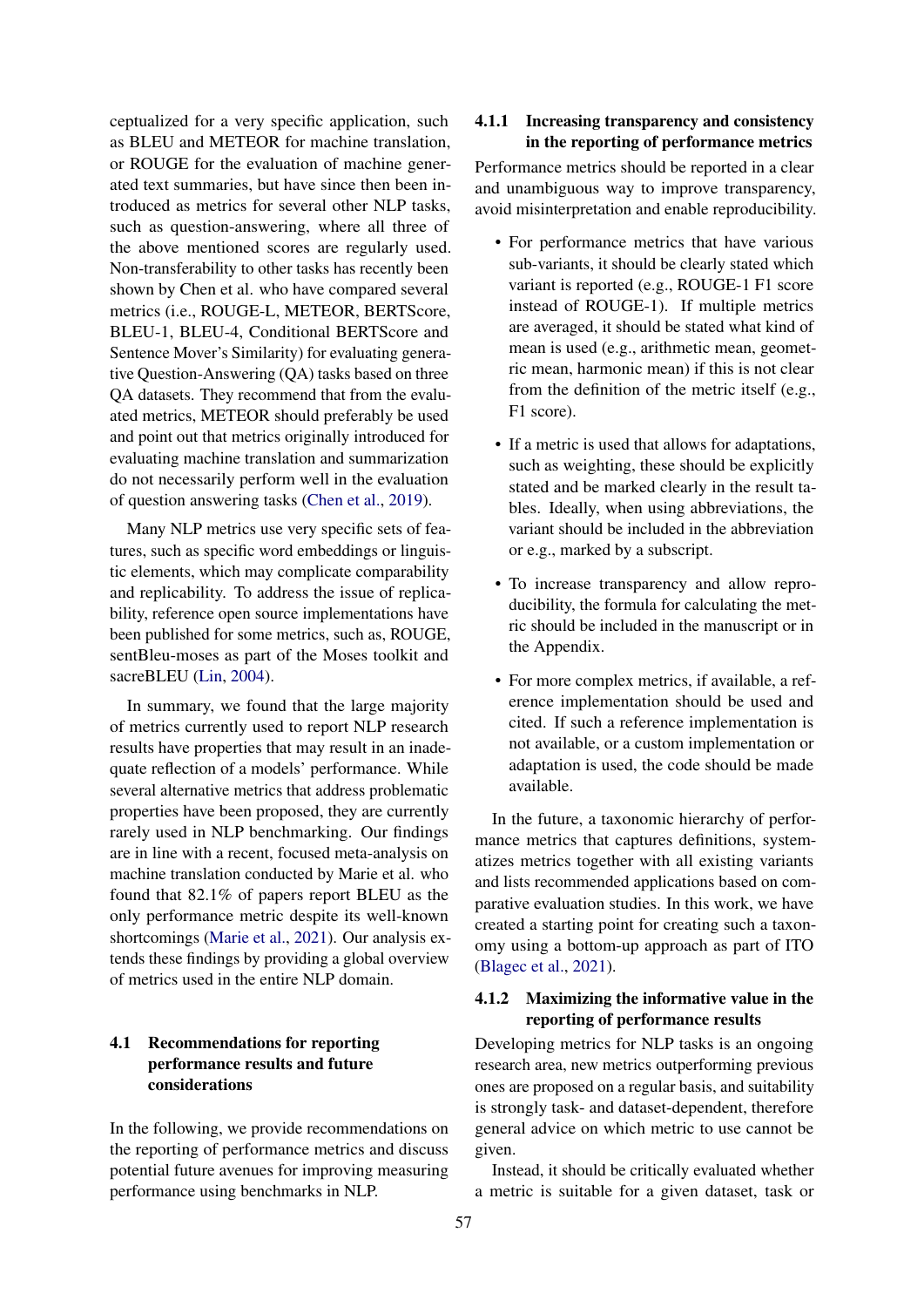language, especially if the metric was originally proposed for a different application. Comparative evaluation studies, such as in [\(Chen et al.,](#page-7-2) [2019\)](#page-7-2) can provide an indication for the suitability.

If a metric is used that has been shown to have limited informative value (in general, or in specific use cases) and no alternative is available, the limitations and their relevance for the task and/or dataset should be discussed.

If more than one suitable metric is available, consider reporting all of them, especially if there is a discrepancy in performance results.

Even if a benchmark is historically evaluated based on a certain metric, consider additionally reporting newer proposed metrics if they are suitable and have been evaluated to be useful for the task.

# 4.2 Future considerations on performance metrics in the context of benchmarking

Comparative evaluation studies investigating performance metrics, their properties and their correlation across multiple tasks, datasets and languages could help to better understand metrics and their suitability for different applications. While studies focusing on a small set of metrics exist, such as in [\(Chen et al.,](#page-7-2) [2019\)](#page-7-2), larger studies are, to the best of our knowledge, yet to be undertaken.

Recent work introduced the notions of dynamic benchmarks that allow users to weigh different performance metrics of interest. An example of this is 'Dynascore' which allows customizable aggregation of performance across different aspects including non-traditionally assessed performance dimensions, such as memory, robustness, and "fairness [\(Ma et al.,](#page-8-13) [2021\)](#page-8-13). Further, bidimensional leaderboards based on linear ensembles of metrics have been proposed [\(Gehrmann et al.,](#page-7-13) [2021;](#page-7-13) [Ruder,](#page-8-14) [2021;](#page-8-14) [Kasai et al.,](#page-7-14) [2021\)](#page-7-14). These approaches could further improve the practical utility of benchmark results.

#### 4.3 Limitations

Our analyses are based on ITO v0.21 which encompasses data until mid 2020. To ensure that our results are still relevant given the fast pace of research, we checked whether considering data from the recently released ITO v1.01 which includes data until mid 2021 leads to any significant timedependent changes of our results  $3$ . Including this

more recent data did, however, not alter the described usage patterns of NLP metrics.

The results presented in this paper are based on a large set of machine learning papers available from the PWC database, which is the largest annotated dataset of benchmark results currently available. The database comprises both preprints of papers published on arXiv and papers published in peerreviewed journals. While it could be argued that arXiv preprints are not representative of scientific journal articles, it has recently been shown that a large fraction of arXiv preprints (77%) are subsequently published in peer-reviewed venues [\(Lin](#page-7-15) [et al.,](#page-7-15) [2020\)](#page-7-15).

# 5 Conclusions

The reporting of metrics was partly inconsistent and partly unspecific, which may lead to ambiguities when comparing model performances, thus negatively impacting the transparency and reproducibility of NLP research. Large comparative evaluation studies of different NLP-specific metrics across multiple benchmarking tasks are needed.

#### Data and code availability

The OWL (Web Ontology Language) file of the ITO model is made available on Github<sup>[4](#page-6-2)</sup> and Bio-Portal <sup>[5](#page-6-3)</sup>. The ontology file is distributed under a CC-BY-SA license. ITO includes data from the Papers With Code project <sup>[6](#page-6-4)</sup>. Papers With Code is licensed under the CC-BY-SA license. Data from Papers With Code are partially altered (manual curation to improve ontological structure and data quality). ITO includes data from the EDAM ontology. The EDAM ontology is licensed under a CC-BY-SA license.

Notebooks containing the queries and code for data analysis are also accessible via GitHub.

#### Acknowledgements

We thank the team from 'Papers With Code' for making their database available and all annotators who contributed to it.

#### References

<span id="page-6-0"></span>Satanjeev Banerjee and Alon Lavie. 2005. [METEOR:](https://www.aclweb.org/anthology/W05-0909/) [An automatic metric for MT evaluation with im-](https://www.aclweb.org/anthology/W05-0909/)

<span id="page-6-1"></span> $3$ Data curation in ITO v1.01 is still incomplete. Therefore, results are based on the fully curated ITO v0.21.

<span id="page-6-2"></span><sup>4</sup> [https://github.com/OpenBioLink/ITO](https://www.aclweb.org/anthology/W05-0909/)

<span id="page-6-3"></span><sup>5</sup> [https://bioportal.bioontology.org/ontologies/ITO](https://www.aclweb.org/anthology/W05-0909/)

<span id="page-6-4"></span><sup>6</sup> [https://paperswithcode.com/](https://www.aclweb.org/anthology/W05-0909/)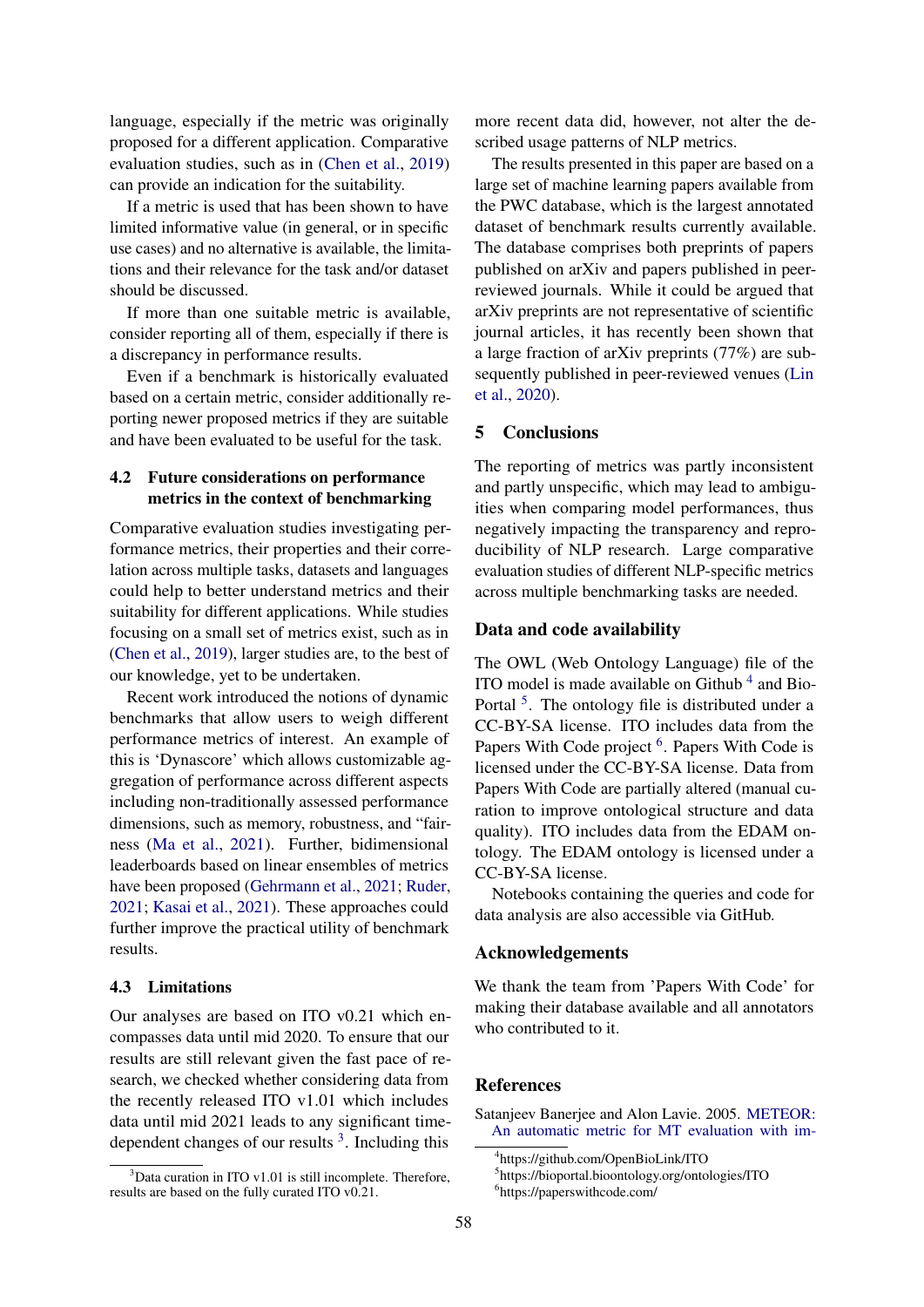[proved correlation with human judgments.](https://www.aclweb.org/anthology/W05-0909/) *Proceedings of the ACL Workshop on Intrinsic and Extrinsic Evaluation Measures for Machine Translation and/or Summarization*.

- <span id="page-7-5"></span>Kathrin Blagec, Adriano Barbosa-Silva, Simon Ott, and Matthias Samwald. 2021. [A curated, ontology-based,](https://arxiv.org/abs/2110.01434) [large-scale knowledge graph of artificial intelligence](https://arxiv.org/abs/2110.01434) [tasks and benchmarks.](https://arxiv.org/abs/2110.01434)
- <span id="page-7-2"></span>Anthony Chen, Gabriel Stanovsky, Sameer Singh, and Matt Gardner. 2019. [Evaluating question answering](https://doi.org/10.18653/v1/D19-5817) [evaluation.](https://doi.org/10.18653/v1/D19-5817) In *Proceedings of the 2nd Workshop on Machine Reading for Question Answering*, pages 119– 124, Stroudsburg, PA, USA. Association for Computational Linguistics.
- <span id="page-7-4"></span>Elizabeth Clark, Asli Celikyilmaz, and Noah A. Smith. 2019. [Sentence mover's similarity: Automatic evalu](https://doi.org/10.18653/v1/P19-1264)[ation for multi-sentence texts.](https://doi.org/10.18653/v1/P19-1264) In *Proceedings of the 57th Annual Meeting of the Association for Computational Linguistics*, pages 2748–2760, Stroudsburg, PA, USA. Association for Computational Linguistics.
- <span id="page-7-12"></span>Jacob Devlin, Ming-Wei Chang, Kenton Lee, and Kristina Toutanova. 2018. [BERT: Pre-training of](https://arxiv.org/abs/1810.04805) [deep bidirectional transformers for language under](https://arxiv.org/abs/1810.04805)[standing.](https://arxiv.org/abs/1810.04805) *arXiv*.
- <span id="page-7-6"></span>George Doddington. 2002. [Automatic evaluation of ma](https://dl.acm.org/doi/10.5555/1289189.1289273)[chine translation quality using n-gram co-occurrence](https://dl.acm.org/doi/10.5555/1289189.1289273) [statistics |proceedings of the second international con](https://dl.acm.org/doi/10.5555/1289189.1289273)[ference on human language technology research.](https://dl.acm.org/doi/10.5555/1289189.1289273)
- <span id="page-7-7"></span>Kavita Ganesan. 2018. [ROUGE 2.0: Updated and im](https://arxiv.org/abs/1803.01937)[proved measures for evaluation of summarization](https://arxiv.org/abs/1803.01937) [tasks.](https://arxiv.org/abs/1803.01937) *arXiv*.
- <span id="page-7-13"></span>Sebastian Gehrmann, Tosin Adewumi, Karmanya Aggarwal, Pawan Sasanka Ammanamanchi, Aremu Anuoluwapo, Antoine Bosselut, Khyathi Raghavi Chandu, Miruna Clinciu, Dipanjan Das, Kaustubh D. Dhole, Wanyu Du, Esin Durmus, Ondřej Dušek, Chris Emezue, Varun Gangal, Cristina Garbacea, Tatsunori Hashimoto, Yufang Hou, Yacine Jernite, Harsh Jhamtani, Yangfeng Ji, Shailza Jolly, Mihir Kale, Dhruv Kumar, Faisal Ladhak, Aman Madaan, Mounica Maddela, Khyati Mahajan, Saad Mahamood, Bodhisattwa Prasad Majumder, Pedro Henrique Martins, Angelina McMillan-Major, Simon Mille, Emiel van Miltenburg, Moin Nadeem, Shashi Narayan, Vitaly Nikolaev, Rubungo Andre Niyongabo, Salomey Osei, Ankur Parikh, Laura Perez-Beltrachini, Niranjan Ramesh Rao, Vikas Raunak, Juan Diego Rodriguez, Sashank Santhanam, João Sedoc, Thibault Sellam, Samira Shaikh, Anastasia Shimorina, Marco Antonio Sobrevilla Cabezudo, Hendrik Strobelt, Nishant Subramani, Wei Xu, Diyi Yang, Akhila Yerukola, and Jiawei Zhou. 2021. [The](https://doi.org/10.48550/arxiv.2102.01672) [GEM benchmark: Natural language generation, its](https://doi.org/10.48550/arxiv.2102.01672) [evaluation and metrics.](https://doi.org/10.48550/arxiv.2102.01672) *arXiv*.
- <span id="page-7-9"></span>Yvette Graham, Timothy Baldwin, and Nitika Mathur. 2015. [Accurate evaluation of segment-level machine](https://doi.org/10.3115/v1/N15-1124)

[translation metrics.](https://doi.org/10.3115/v1/N15-1124) In *Proceedings of the 2015 Conference of the North American Chapter of the Association for Computational Linguistics: Human Language Technologies*, pages 1183–1191, Stroudsburg, PA, USA. Association for Computational Linguistics.

- <span id="page-7-10"></span>Yinuo Guo and Junfeng Hu. 2019. [Meteor++ 2.0:](https://doi.org/10.18653/v1/W19-5357) [Adopt syntactic level paraphrase knowledge into ma](https://doi.org/10.18653/v1/W19-5357)[chine translation evaluation.](https://doi.org/10.18653/v1/W19-5357) In *Proceedings of the Fourth Conference on Machine Translation (Volume 2: Shared Task Papers, Day 1)*, pages 501–506, Stroudsburg, PA, USA. Association for Computational Linguistics.
- <span id="page-7-11"></span>Aaron L. F. Han, Derek F. Wong, and Lidia S. Chao. 2012. [LEPOR: A robust evaluation metric for ma](https://www.aclweb.org/anthology/C12-2044/)[chine translation with augmented factors.](https://www.aclweb.org/anthology/C12-2044/) *Proceedings of COLING 2012*.
- <span id="page-7-14"></span>Jungo Kasai, Keisuke Sakaguchi, Ronan Le Bras, Lavinia Dunagan, Jacob Morrison, Alexander R. Fabbri, Yejin Choi, and Noah A. Smith. 2021. [Bidimen](https://doi.org/10.48550/arxiv.2112.04139)[sional leaderboards: Generate and evaluate language](https://doi.org/10.48550/arxiv.2112.04139) [hand in hand.](https://doi.org/10.48550/arxiv.2112.04139) *arXiv*.
- <span id="page-7-8"></span>Alon Lavie, Kenji Sagae, and Shyamsundar Jayaraman. 2004. [The significance of recall in automatic met](https://doi.org/10.1007/978-3-540-30194-3_16)[rics for MT evaluation.](https://doi.org/10.1007/978-3-540-30194-3_16) In Robert E. Frederking, Kathryn B. Taylor, David Hutchison, Takeo Kanade, Josef Kittler, Jon M. Kleinberg, Friedemann Mattern, John C. Mitchell, Moni Naor, Oscar Nierstrasz, C. Pandu Rangan, Bernhard Steffen, Madhu Sudan, Demetri Terzopoulos, Dough Tygar, Moshe Y. Vardi, and Gerhard Weikum, editors, *Machine translation: from real users to research*, volume 3265 of *Lecture notes in computer science*, pages 134–143. Springer Berlin Heidelberg, Berlin, Heidelberg.
- <span id="page-7-0"></span>Chin-Yew Lin. 2004. [ROUGE: A package for auto](https://www.aclweb.org/anthology/W04-1013/)[matic evaluation of summaries.](https://www.aclweb.org/anthology/W04-1013/) *Text Summarization Branches Out*.
- <span id="page-7-15"></span>Jialiang Lin, Yao Yu, Yu Zhou, Zhiyang Zhou, and Xiaodong Shi. 2020. [How many preprints have actually](https://doi.org/10.1007/s11192-020-03430-8) [been printed and why: a case study of computer sci](https://doi.org/10.1007/s11192-020-03430-8)[ence preprints on arXiv.](https://doi.org/10.1007/s11192-020-03430-8) *Scientometrics*.
- <span id="page-7-1"></span>Feifan Liu and Yang Liu. 2008. [Correlation between](https://doi.org/10.3115/1557690.1557747) [ROUGE and human evaluation of extractive meeting](https://doi.org/10.3115/1557690.1557747) [summaries.](https://doi.org/10.3115/1557690.1557747) In *Proceedings of the 46th Annual Meeting of the Association for Computational Linguistics on Human Language Technologies Short Papers - HLT '08*, page 201, Morristown, NJ, USA. Association for Computational Linguistics.
- <span id="page-7-3"></span>Qingsong Ma, Johnny Wei, Ondřej Bojar, and Yvette Graham. 2019. [Results of the WMT19 metrics](https://doi.org/10.18653/v1/W19-5302) [shared task: Segment-level and strong MT sys](https://doi.org/10.18653/v1/W19-5302)[tems pose big challenges.](https://doi.org/10.18653/v1/W19-5302) In *Proceedings of the Fourth Conference on Machine Translation (Volume 2: Shared Task Papers, Day 1)*, pages 62–90, Stroudsburg, PA, USA. Association for Computational Linguistics.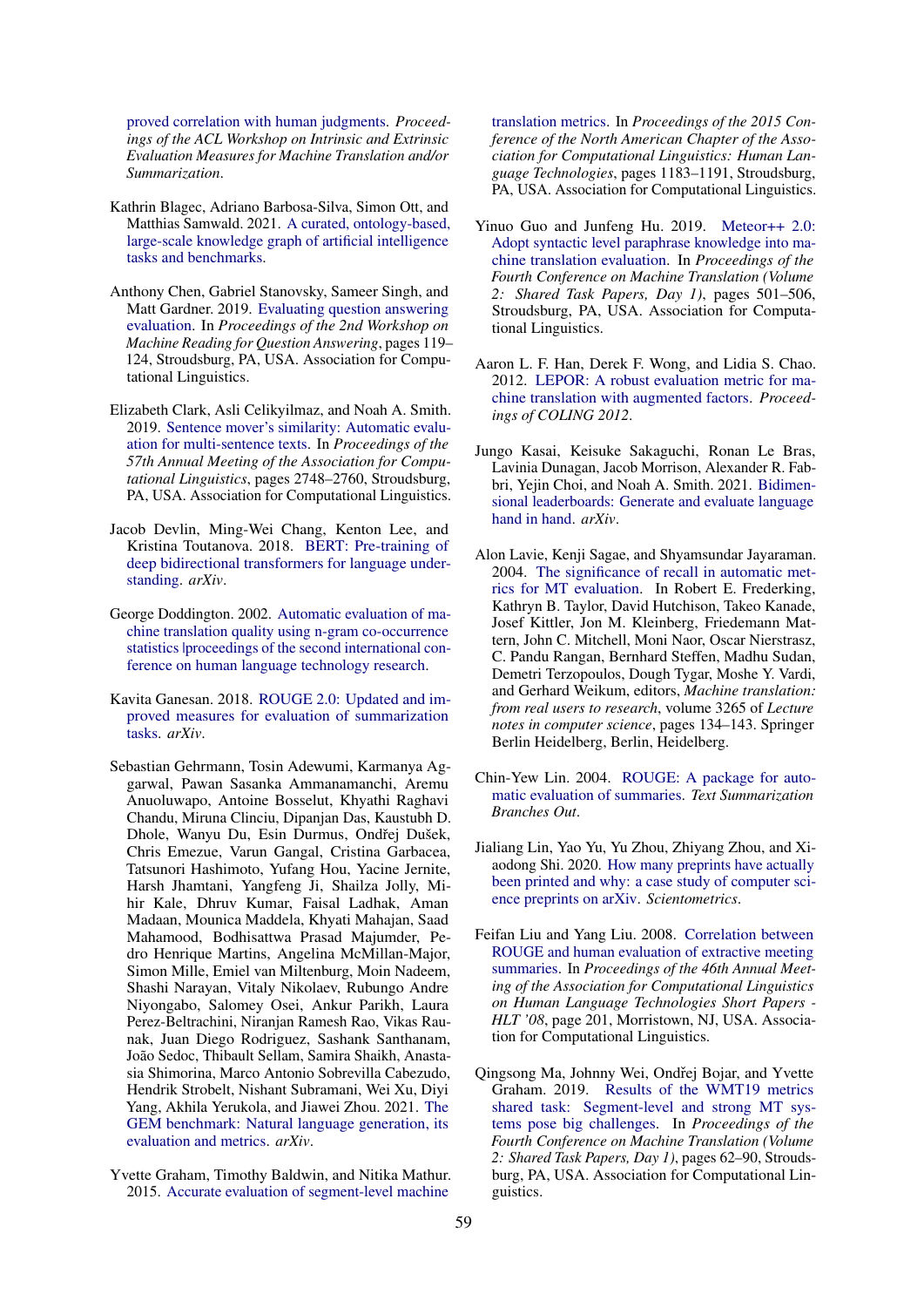- <span id="page-8-13"></span>Zhiyi Ma, Kawin Ethayarajh, Tristan Thrush, Somya Jain, Ledell Wu, Robin Jia, Christopher Potts, Adina Williams, and Douwe Kiela. 2021. [Dynaboard:](https://doi.org/10.48550/arxiv.2106.06052) [An evaluation-as-a-service platform for holistic next](https://doi.org/10.48550/arxiv.2106.06052)[generation benchmarking.](https://doi.org/10.48550/arxiv.2106.06052) *arXiv*.
- <span id="page-8-12"></span>Benjamin Marie, Atsushi Fujita, and Raphael Rubino. 2021. [Scientific credibility of machine translation](https://doi.org/10.18653/v1/2021.acl-long.566) [research: A meta-evaluation of 769 papers.](https://doi.org/10.18653/v1/2021.acl-long.566) In *Proceedings of the 59th Annual Meeting of the Association for Computational Linguistics and the 11th International Joint Conference on Natural Language Processing (Volume 1: Long Papers)*, pages 7297– 7306, Stroudsburg, PA, USA. Association for Computational Linguistics.
- <span id="page-8-9"></span>Andrew Mutton, Mark Dras, Stephen Wan, and Robert Dale. 2007. [\[PDF\] GLEU: Automatic evaluation of](https://aclanthology.org/P07-1044.pdf) [sentence-level fluency |semantic scholar.](https://aclanthology.org/P07-1044.pdf) *undefined*.
- <span id="page-8-0"></span>Jun-Ping Ng and Viktoria Abrecht. 2015. [Better sum](https://doi.org/10.18653/v1/D15-1222)[marization evaluation with word embeddings for](https://doi.org/10.18653/v1/D15-1222) [ROUGE.](https://doi.org/10.18653/v1/D15-1222) In *Proceedings of the 2015 Conference on Empirical Methods in Natural Language Processing*, pages 1925–1930, Stroudsburg, PA, USA. Association for Computational Linguistics.
- <span id="page-8-1"></span>Jekaterina Novikova, Ondřej Dušek, Amanda Cercas Curry, and Verena Rieser. 2017. [Why we need](https://doi.org/10.18653/v1/D17-1238) [new evaluation metrics for NLG.](https://doi.org/10.18653/v1/D17-1238) In *Proceedings of the 2017 Conference on Empirical Methods in Natural Language Processing*, pages 2241–2252, Stroudsburg, PA, USA. Association for Computational Linguistics.
- <span id="page-8-7"></span>Franz Josef Och. 2004. [Automatic evaluation of ma](http://citeseerx.ist.psu.edu/viewdoc/summary?doi=10.1.1.573.4404)[chine translation quality using longest common sub](http://citeseerx.ist.psu.edu/viewdoc/summary?doi=10.1.1.573.4404)[sequence and skip-bigram statistics.](http://citeseerx.ist.psu.edu/viewdoc/summary?doi=10.1.1.573.4404) *Proceedings of the 42nd annual meeting of the association for computational linguistics*, pages 606–613.
- <span id="page-8-3"></span>Matthew Peters, Mark Neumann, Mohit Iyyer, Matt Gardner, Christopher Clark, Kenton Lee, and Luke Zettlemoyer. 2018. [Deep contextualized word repre](https://doi.org/10.18653/v1/N18-1202)[sentations.](https://doi.org/10.18653/v1/N18-1202) In *Proceedings of the 2018 Conference of the North American Chapter of the Association for Computational Linguistics: Human Language Technologies, Volume 1 (Long Papers)*, pages 2227–2237, Stroudsburg, PA, USA. Association for Computational Linguistics.
- <span id="page-8-14"></span>Sebastian Ruder. 2021. Challenges and Opportunities in NLP Benchmarking. [http://ruder.io/](http://ruder.io/nlp-benchmarking) [nlp-benchmarking](http://ruder.io/nlp-benchmarking).
- <span id="page-8-8"></span>Elaheh ShafieiBavani, Mohammad Ebrahimi, Raymond Wong, and Fang Chen. 2018. [A graph-theoretic sum](https://doi.org/10.18653/v1/D18-1085)[mary evaluation for ROUGE.](https://doi.org/10.18653/v1/D18-1085) In *Proceedings of the 2018 Conference on Empirical Methods in Natural Language Processing*, pages 762–767, Stroudsburg, PA, USA. Association for Computational Linguistics.
- <span id="page-8-10"></span>Matthew Snover, Bonnie Dorr, Richard Schwartz, Linnea Micciulla, and John Makhoul. 2006. A study

of translation edit rate with targeted human annotation. *In Proceedings of Association for Machine Translation in the Americas*, pages 223–231.

- <span id="page-8-11"></span>Matthew G. Snover, Nitin Madnani, Bonnie Dorr, and Richard Schwartz. 2009. [TER-plus: paraphrase, se](https://doi.org/10.1007/s10590-009-9062-9)[mantic, and alignment enhancements to translation](https://doi.org/10.1007/s10590-009-9062-9) [edit rate.](https://doi.org/10.1007/s10590-009-9062-9) *Machine Translation*, 23(2-3):117–127.
- <span id="page-8-2"></span>Tianyi Zhang, Varsha Kishore, Felix Wu, Kilian Q. Weinberger, and Yoav Artzi. 2019. [BERTScore:](https://arxiv.org/abs/1904.09675) [Evaluating text generation with BERT.](https://arxiv.org/abs/1904.09675) *arXiv*.
- <span id="page-8-6"></span>Ying Zhang, Stephan Vogel, and Alex Waibel. 2004. Interpreting BLEU/NIST scores: How much improvement do we need to have a better system? *Proceedings of the Fourth International Conference on Language Resources and Evaluation (LREC'04)*.

## <span id="page-8-4"></span>A Appendix: Performance metric property hierarchy

<span id="page-8-5"></span>B Appendix: Additional statistics on the dataset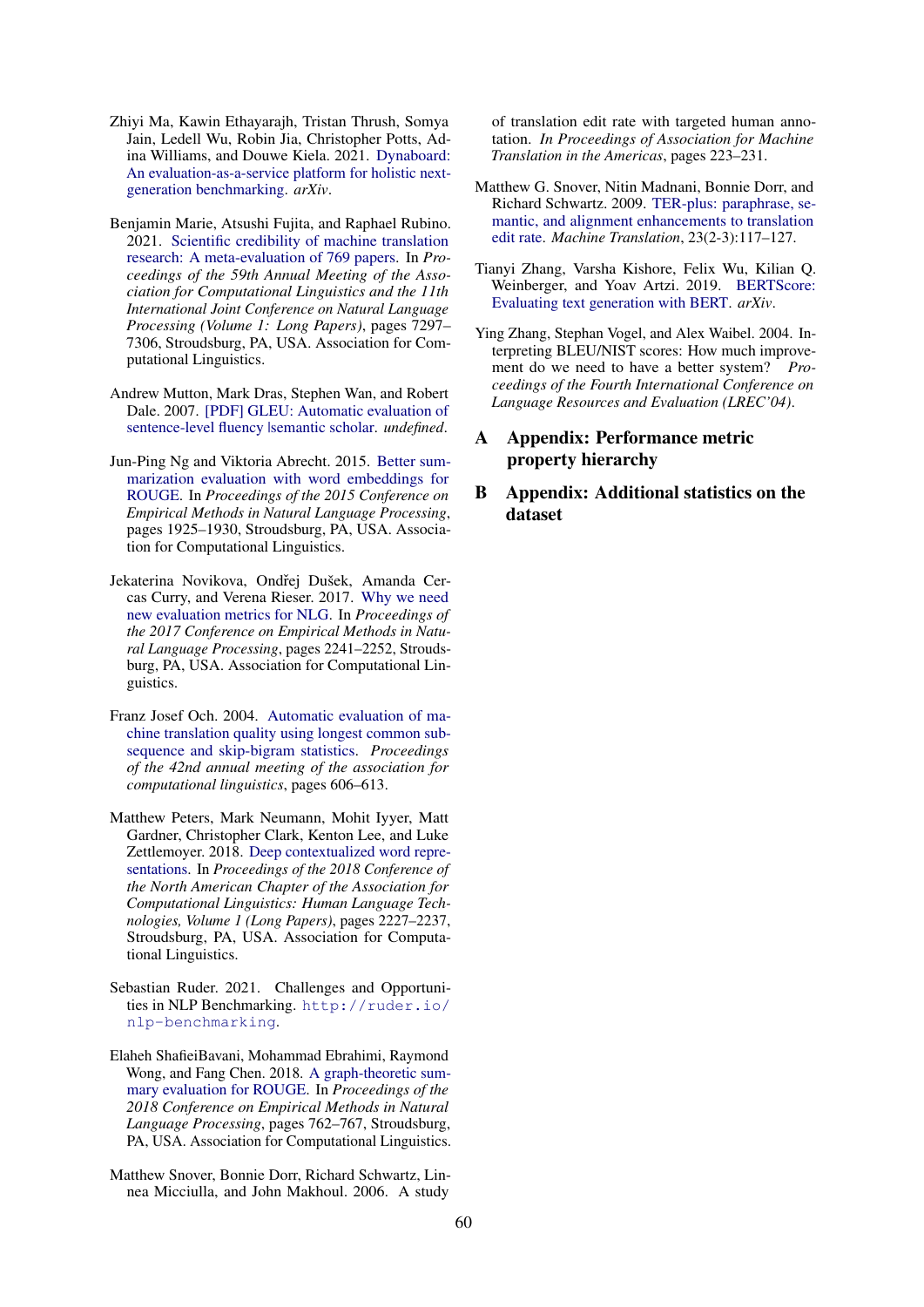<span id="page-9-0"></span>

Figure A.1: Property hierarchy after manual curation of the raw list of metrics. The left side of the image shows an excerpt of the list of top-level performance metrics; the right side shows an excerpt of the list of submetrics for the top-level metric 'Accuracy'.

<span id="page-9-1"></span>

Figure B.1: Co-occurrence matrix for the top 10 most frequently used NLP metrics (y-axis). Only metrics that were reported at least one time together with either one of the selected metrics are shown (x-axis).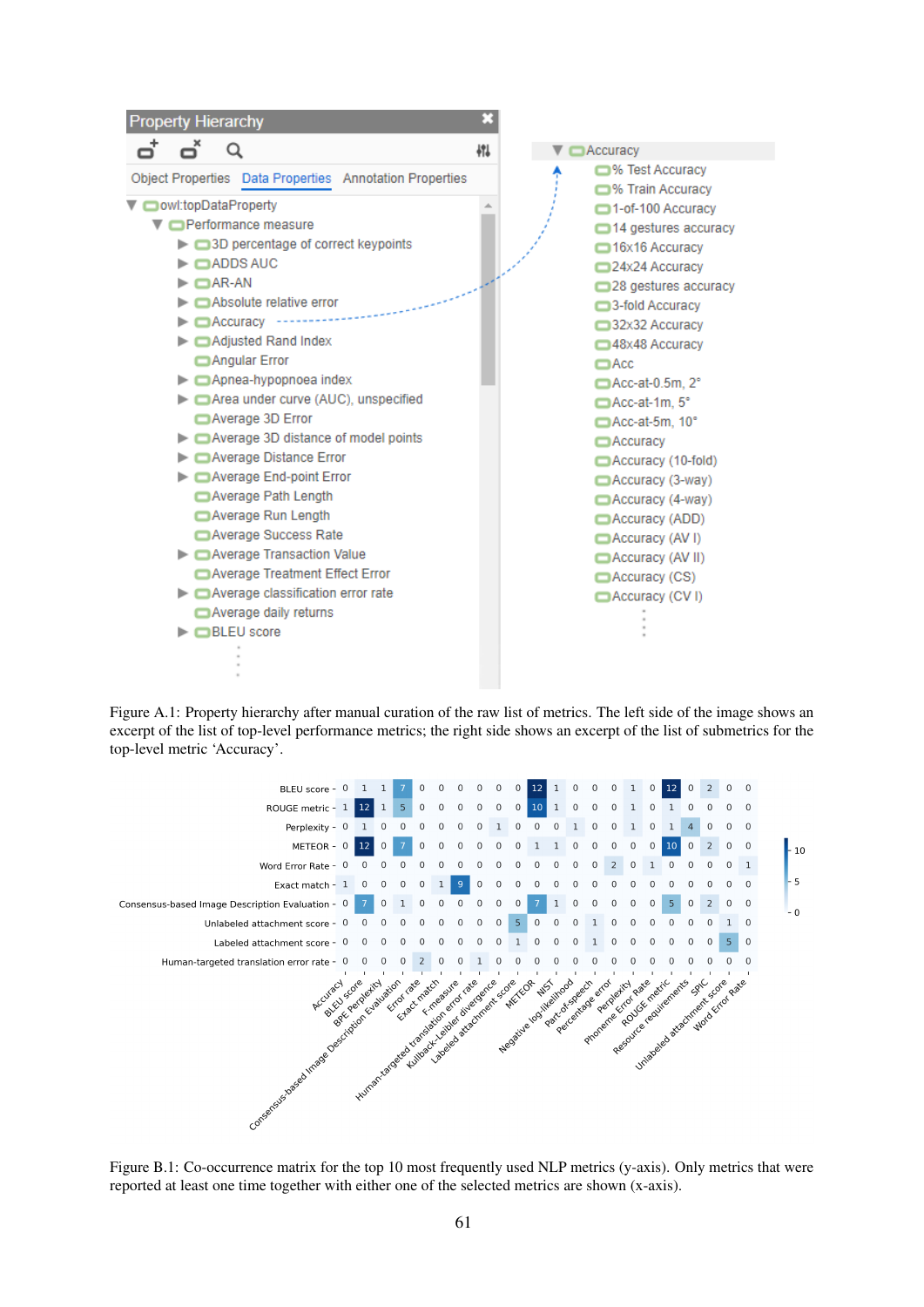<span id="page-10-1"></span>

Figure B.2: Number of publications covered by the total dataset per year. The y-axis is scaled logarithmically.

<span id="page-10-0"></span>

|            | Performance metric Number of benchmark datasets | Percent |
|------------|-------------------------------------------------|---------|
| Accuracy   | 871                                             | 37.9    |
| F-measure  | 393                                             | 17.1    |
| Precision  | 374                                             | 16.3    |
| R@k        | 143                                             | 6.2     |
| <b>AUC</b> | 123                                             | 5.4     |
| IoU        | 115                                             | 5.0     |
| Recall     | 79                                              | 3.4     |
| Hits@k     | 69                                              | 3.0     |
| P@k        | 33                                              | 1.4     |
| Error rate | 30                                              | 1.3     |

Table B.1: Top 10 reported simple classification metrics and percent of benchmark datasets that use the respective metric. R@k: Recall at k, AUC: Area under the curve, IoU: Intersection over union, P@k: Precision at k. AUC contains both ROC-AUC and PR-AUC.